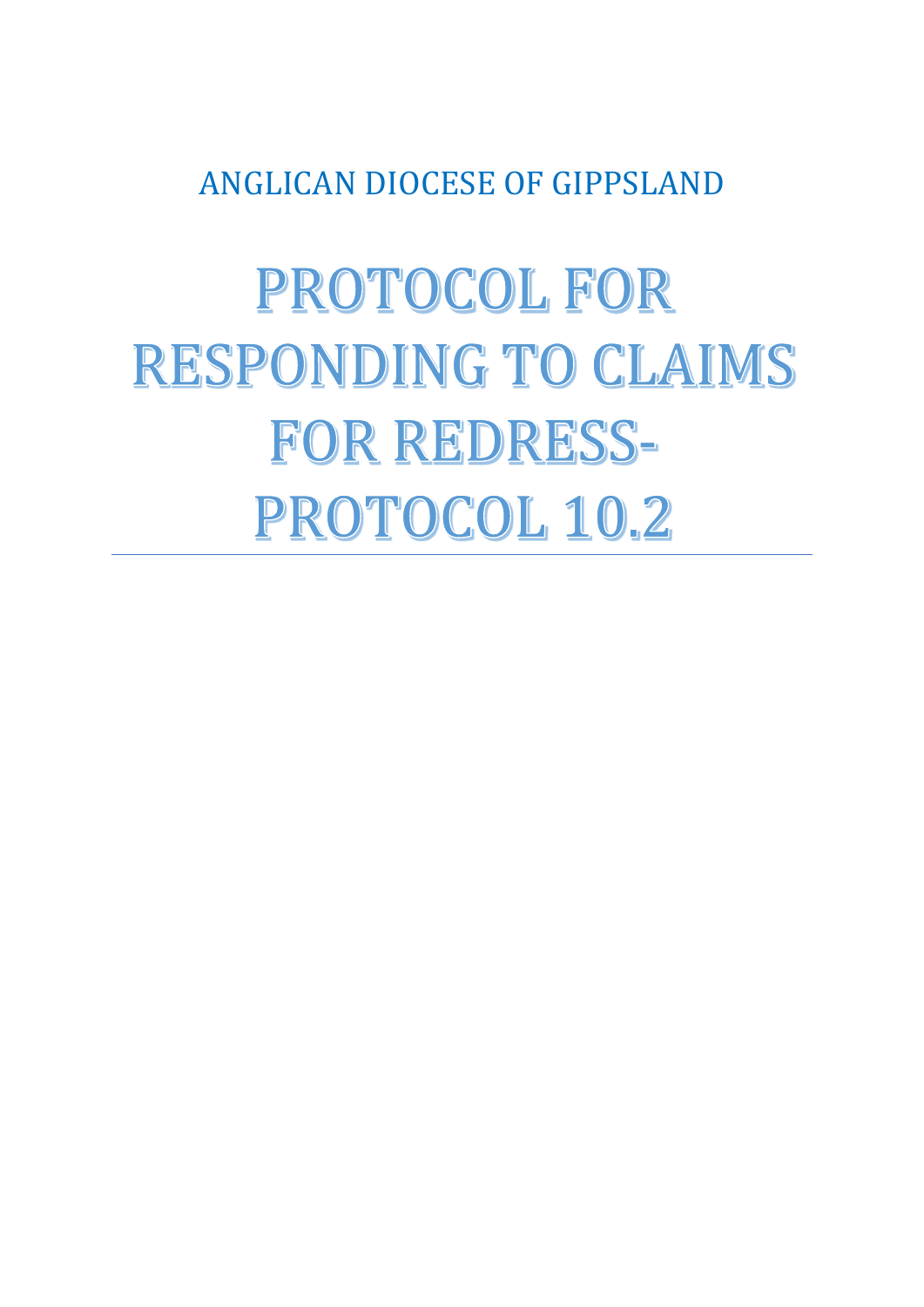# Contents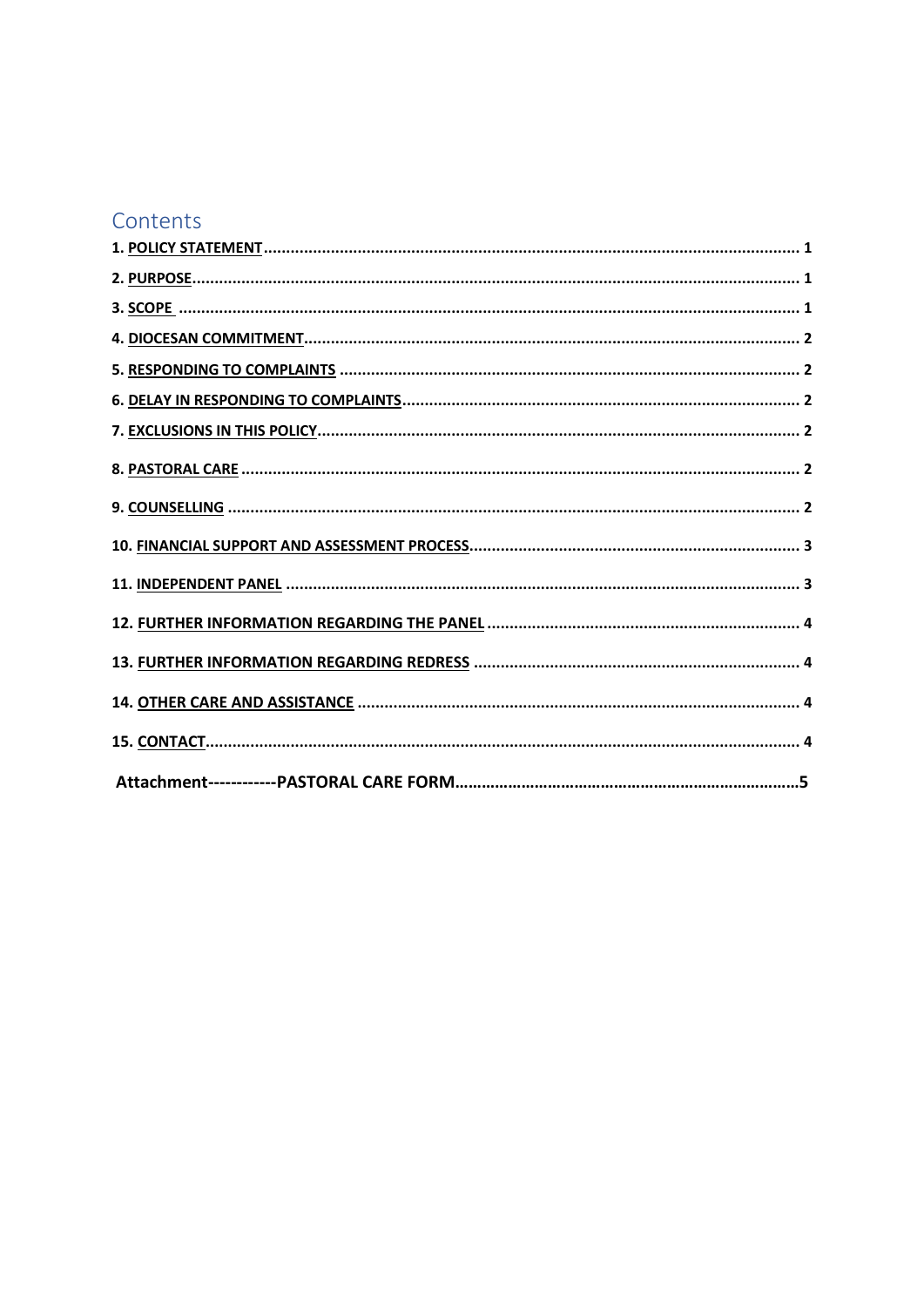#### **1. POLICY STATEMENT**

- 1.1. The **Diocese** acknowledges that there is a primary need to respond to allegations of all forms of harassment or abuse by **Church workers** for whom the **Diocese** is responsible whether the victim is a child or an adult with compassion and empathy, having regard to the situation of the person who has made a disclosure.
- 1.2. The **Diocese** particularly recognises that child abuse, sexual abuse or sexual misconduct (whether involving a child or an adult) has a tragic impact on a person's life. In addition, making an allegation is traumatic and takes great courage. It is the aim of The **Diocese** to ensure that the best possible care initiatives are extended to all claimants of child abuse, sexual abuse or sexual misconduct from the initial point of contact.
- 1.3. For the purposes of the remainder of this Protocol, a reference to **"harassment or abuse**" includes:
	- (a) physical, sexual, spiritual, financial or emotional abuse;
	- (b) harassment or assault;
	- (c) possession, making or distribution of child exploitation material;
	- (d) bullying;
	- (e) breach of a code of conduct;
	- (f) sexual misconduct;
	- (g) child sexual abuse;
	- (h) child abuse.
- 1.4. For the purposes of the remainder of this Protocol, a reference to **"Church worker**" includes:
	- (a) a member of the clergy; or
	- (b) a person employed by a Church body; or
	- (c) a person holding a position or performing a function with the actual or apparent authority of a *Church authority* or

Church body.

#### **2. PURPOSE**

- 2.1. The **Diocese** has adopted this Policy to detail how The **Diocese** will respond and provide pastoral care initiatives to any claimant who discloses to the **Diocese** that they were the subject of **harassment or abuse.**
- 2.2. It is intended to provide claimants with appropriate pastoral care, a voluntary alternative to litigation and a choice to pursue a claim: -
	- 2.2.1. outside the secular court process; and
	- 2.2.2. outside the National Redress Scheme which commenced on the 1<sup>st</sup> July 2018 and is available to claimants who experienced sexual abuse when a child (under 18 years of age) and:
		- a. the abuse happened before 1 July 2018; and
		- b. an institution was responsible for bringing the claimant into contact with the person who abused the claimant; and
		- c. the claimant was born before 30 June 2010; and
		- d. the claimant is an Australian citizen or permanent resident.

More detailed information about the National Redress Scheme is available on the National Redress Scheme website.

#### **3. SCOPE**

3.1. This Policy applies to all claimants of **harassment or abuse.**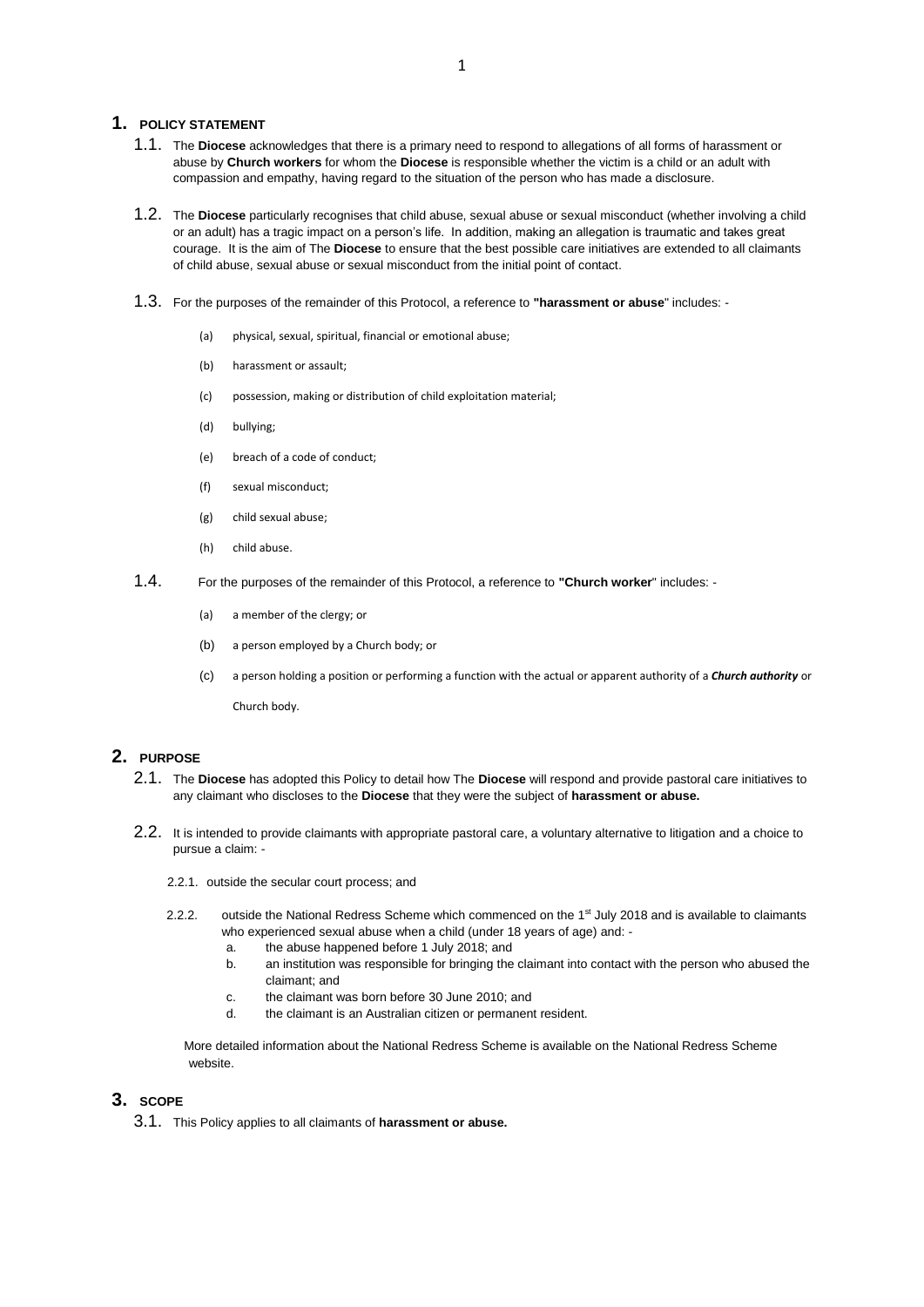#### **4. DIOCESAN COMMITMENT**

- 4.1. The **Diocese** is committed to assisting all claimants of **harassment or abuse** in their journey of healing and to lessen the trauma caused by the **harassment or abuse** suffered. Redress may include:
	- ➢ Pastoral Care.
	- ➢ Counselling
	- ➢ Acknowledgement and Apology from the **Bishop** of Gippsland
	- ➢ Financial Support.

## **5. RESPONDING TO COMPLAINTS**

- 5.1. When an allegation of **harassment or abuse** is made, the Director of Professional Standards (**DPS**) will be informed as soon as possible to allow action to be taken in accordance with the *Professional Standards Act 2017* of the **Diocese of Gippsland** and the associated Protocol for responding to allegations of abuse.
- 5.2. As soon as practicable after receiving notice of an allegation, the **DPS** will:
	- ➢ Acknowledge the allegation and express care and concern on behalf of the **Diocese**;
	- ➢ Acknowledge that all **harassment or abuse** is grossly wrong and should never occur;
	- ➢ Enquire what needs have arisen for the claimant because of the **harassment or abuse**;
	- ➢ Enquire whether the **Diocese** can help in meeting those needs; and
	- ➢ Refer the matter to the **Professional Standards Committee (PSC)** which will consider each claim individually and make the appropriate recommendations based on the balance of probabilities that the abuse or misconduct occurred.
- 5.3. If the Claimant is a minor, the **DPS** and the **Diocese** will direct communications to the recognised Parent or Guardian.

#### **6. DELAY IN RESPONDING TO COMPLAINTS**

- 6.1. When an allegation of **harassment or abuse** has been made, it will not always be possible to immediately confirm the facts or extent of the claim. This could be due to: -
	- ➢ The death of the alleged perpetrator; and
	- $\triangleright$  Incomplete or lack of records.

#### **7. EXCLUSIONS IN THIS POLICY**

- 7.1. Apart from claimants of child abuse or child sexual abuse, other claimants of **harassment or abuse will** receive reasonable counselling and an apology but will not be eligible for financial support except in the most serious cases of **harassment or abuse.**
- 7.2. Although financial support is not available for families of those who have been abused the **Diocese** recognise that families of the claimant and the perpetrator are impacted by abuse and reasonable counselling will be offered.
- 7.3. If the **harassment or abuse** was perpetrated in a school operated as a legally independent Anglican School, or a legally independent Anglican Church Agency of the **Diocese**, the **DPS** will refer the complainant to the Anglican School or independent Anglican Church Agency to deal with the complaint in accordance with that institution's protocol for dealing with such complaints.

#### **8. PASTORAL CARE**

8.1. Any Claimant who indicates they would benefit from Pastoral care and support for the duration of their claim will have a suitable person appointed for this purpose.

#### **9. COUNSELLING**

- 9.1. Counselling is made available to any person who has suffered **harassment or abuse** by a **Church worker**. The **Diocese** will fund the cost of the first **eight (8)** sessions of counselling approved by the **DPS**. Funding of any additional counselling is subject to approval by the Anglican Diocese of Gippsland Administration Limited (**Gippsland Corporation**).
- 9.2. The options for counselling are a Psychologist or other treating practitioner to be approved by the **DPS**.:
- 9.3. To ensure the privacy and confidentiality of each claimant is maintained, the treatment provider will be provided with a case reference number which is used for the purposes of accounting when invoices for payment are received at the Diocesan office.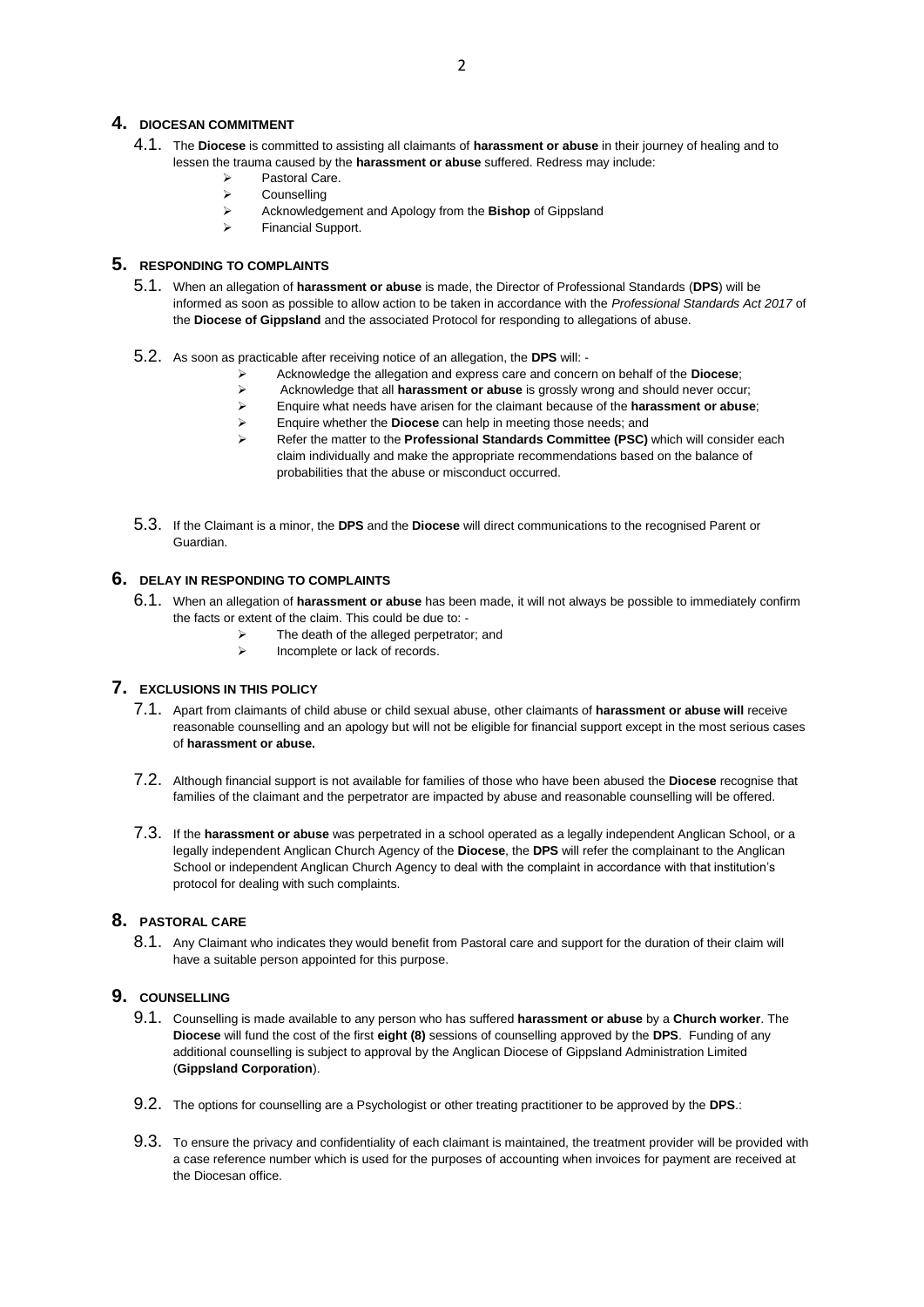- 9.4. After 8 sessions, a progress report will be sought by the **DPS** from the treatment provider that will be used in support of the claimant's application for Redress.
- 9.5. Counselling, while recommended, is optional. Psychological harm is a component of the assessment and the absence of a report may prevent a fair and accurate determination being made.

#### **10.FINANCIAL SUPPORT AND ASSESSMENT PROCESS**

- 10.1. Financial support alone cannot make amends for the harm caused by **harassment or abuse.** Rather, financial support is seen as a means by which the **Diocese** can acknowledge the harm caused by **harassment or abuse** and show compassion by providing some practical financial support to the claimant's present and future needs arising from the **harassment or abuse**.
- 10.2. Where a claim for financial support is made, the Claimant, or if the Claimant is a child the child's guardian, will be required to complete the attached **Pastoral Care Claim Form** to enable an assessment of the Claimant's needs arising from the **harassment or abuse** to be made. If requested, the **DPS** will assist the Claimant to complete the documentation and:
	- a. The **DPS** will arrange for the claim to be assessed by the Professional Standards Committee (**PSC**) of the **Diocese**.
	- b. Neither the **PSC** nor the **Bishop** nor the Registrar shall negotiate with the claimant about financial payments.
	- c. The **PSC** will make an assessment based on the information provided in the Claimants statement and Counselling report. Following assessment, the **PSC** will recommend an appropriate amount to be paid, in terms of the guidelines from time to time determined by the Anglican Diocese of Gippsland Administration Limited (**Gippsland Corporation)**.
	- d. Where child abuse or child sexual abuse has been sustained, the **PSC** will assess and review all available documentation to determine the amount to be paid, in terms of the guidelines determined by **the Gippsland Corporation**.
	- e. When the **Gippsland Corporation** advises the **DPS** that approval has been given for the payment to be made, the **DPS** will advise the Claimant who may accept or decline the offer. However, as an acceptance of an offer will affect the legal rights of the claimant, a claimant will be informed to seek independent legal advice before acceptance of the offer.
	- f. Following approval for the payment to be made and agreement by the claimant to accept the payment, a Deed of Settlement and Release will be prepared releasing the **Diocese**, its employees, officers or agents from any claims, demands, or actions under statute or at common law, arising out of the complaint.
	- g. The Deed of Settlement and Release will not prevent claimants from "telling their story" and any confidentiality provisions in the deed will only refer to disclosure of the amount of financial support.
	- h. The **Diocese** shall be responsible for its own legal costs incurred with the preparation of the Deed of Settlement and Release.
	- i. The agreed financial assessment of the claimant's claim is subject to deduction of the amount of the Claimant's Medicare benefits assessed to be repaid to the Commonwealth Government in accordance with the Medicare Compensation Recovery Scheme.

#### **11.INDEPENDENT PANEL**

- 11.1. If the Claimant declines the offer of financial support made by the **PSC**, the Claimant may by written notice to the **DPS** request an assessment of the Claimant's claim be referred to the Independent Assessment Panel for reassessment of the claim.
- 11.2. The procedures in relation to the assessment of the claim by the Independent Assessment Panel shall apply in the same manner as the initial claim to the **PSC** in accordance with clause 10 of this Protocol with the Independent Assessment Panel, being substituted for the **PSC**. The Independent Assessment Panel will not be bound by the guidelines determined by the Gippsland Corporation referred to in clause 10(d).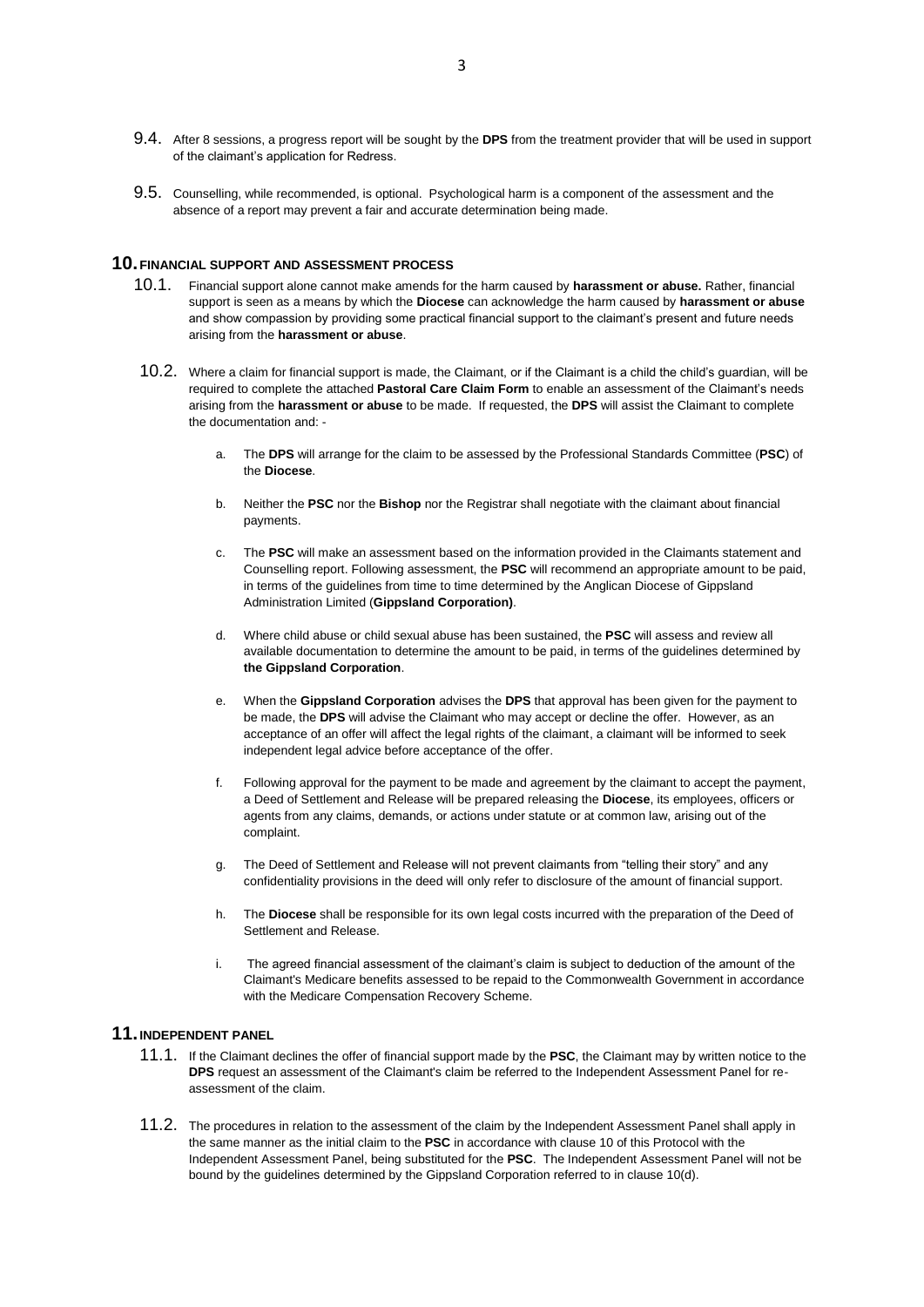#### **12.FURTHER INFORMATION REGARDING THE INDEPENDENT ASSESSMENT PANEL**

- 12.1. The Panel shall be constituted by:
	- ➢ A psychiatrist, clinical social worker, mediator or clinical psychologist having current or recent clinical experience with patients who have suffered child abuse or child sexual abuse; and
	- ➢ A legal practitioner who has experience in medico-legal processes, criminal Injury or risk management claims.
- 12.2. The Panel is not bound by the rules of evidence.
- 12.3. In advance of a recommendation, the claimant will be invited to address the Panel in person and may be accompanied by a support person.
- 12.4. If the Claimant is challenged geographically or unable to travel, arrangements will be made for a teleconference or skype call or other forms of communications as is available.
- 12.5. The recommendation of the Panel is final and there is no "appeal" from the assessment, however neither party is bound to accept the recommended assessment.

#### **13.FURTHER INFORMATION REGARDING REDRESS**

- 13.1. The **Diocese** recognises that an apology can assist the healing process of the claimant and can be provided by the following:
	- ➢ Before the substance of an allegation has been established, a general acknowledgement and an empathetic expression of care and concern will be given by the **DPS** that all **harassment or abuse** is wrong and should never have occurred.
	- ➢ When the substance of an allegation has been established and the process is drawing to a close, a specific apology will be given to the claimant by the **Bishop** in a pastoral context where the claimant has been given the opportunity to tell the claimant's story or they can request a written letter of apology from the **Bishop** to be provided.

#### **14.OTHER CARE AND ASSISTANCE**

- 14.1. Where a claimant does not wish to pursue a claim for financial support, the claimant will be offered appropriate pastoral care, an apology and counselling. These measures are intended to provide practical support to help claimants address issues that have arisen as a result of the **harassment or abuse** and assist in their healing.
- 14.2. Where a claimant elects to pursue a claim for financial support:
	- a. as a claimant (Plaintiff) through the Victorian Court; or
	- b. as a claimant though the National Redress Scheme.

the **Diocese** will, if requested by the Complainant, provide to the Claimant other support contemplated by this Protocol.

#### **15. CONTACT**

15.1 Director of Professional Standards **(DPS) Anglican Diocese of Gippsland** 453 Raymond Street SALE VIC 3850

> **Phone: (03) 5633 1573 mobile 0407 563 313 Email: cherylrussell1@bigpond.com**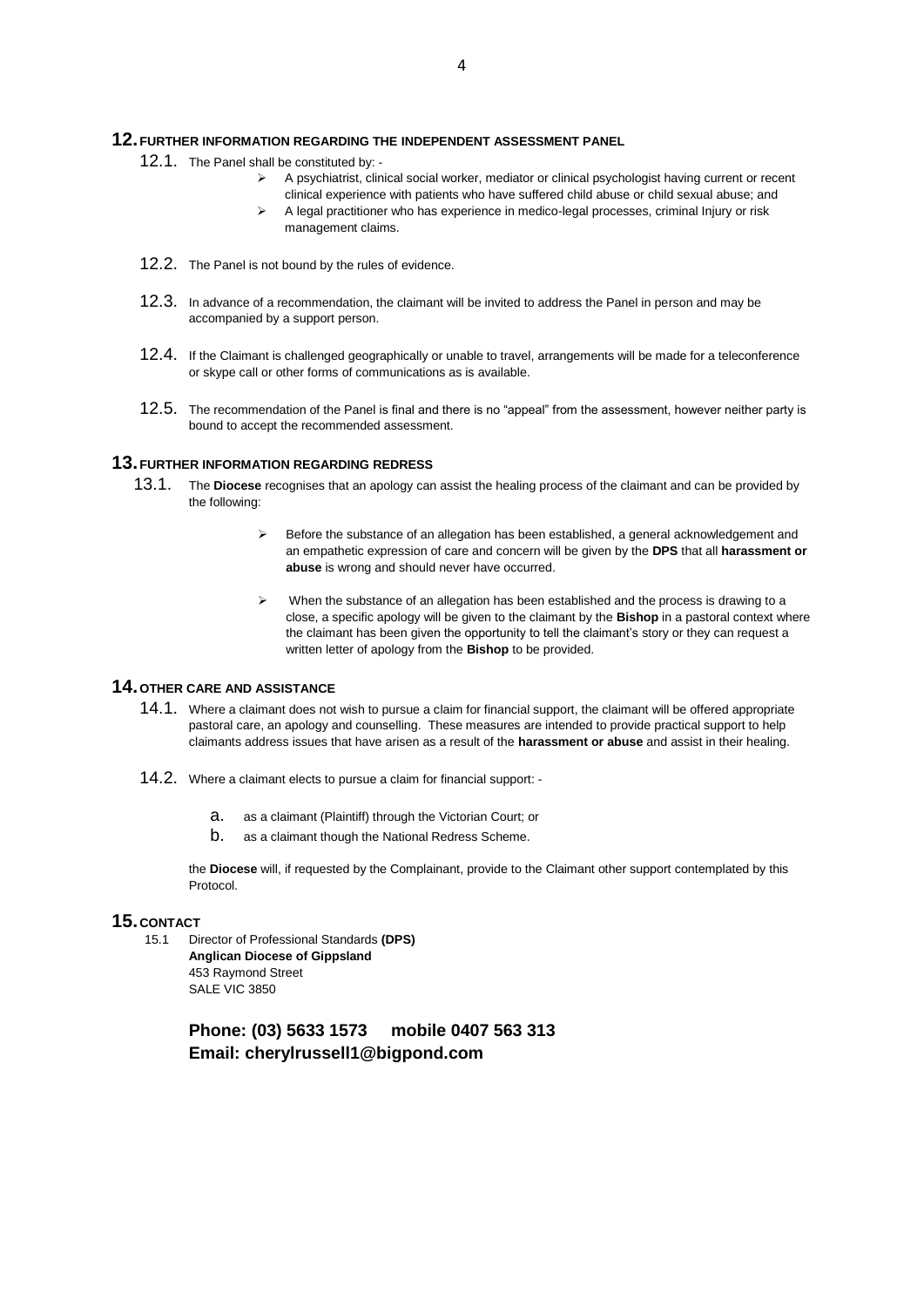# **Anglican Diocese of Gippsland**

453 Raymond Street SALE VIC 3850

# **PROTOCOL 10.2. PASTORAL CARE FORM**

#### **ANGLICAN DIOCESE OF GIPPSLAND ADMINISTRATION LTD.**

## **Professional Standards**

# **Application for Pastoral Care & Assistance**

This form should be completed by any person applying (or if the applicant is a child by the child's guardian) for financial assistance under Protocol 10.2 - Protocol for Responding to Claim for Redress. Once completed, this form should be returned directly to the Director of Professional Standards.

# **1. Personal Information**

|                                | Date of Birth//                                |
|--------------------------------|------------------------------------------------|
|                                |                                                |
|                                |                                                |
|                                | $Postcode: \ldots \ldots \ldots \ldots \ldots$ |
|                                |                                                |
|                                |                                                |
|                                |                                                |
| Preferred method of payment:-  |                                                |
| Cheque $\square$ EFT $\square$ |                                                |
|                                |                                                |
|                                |                                                |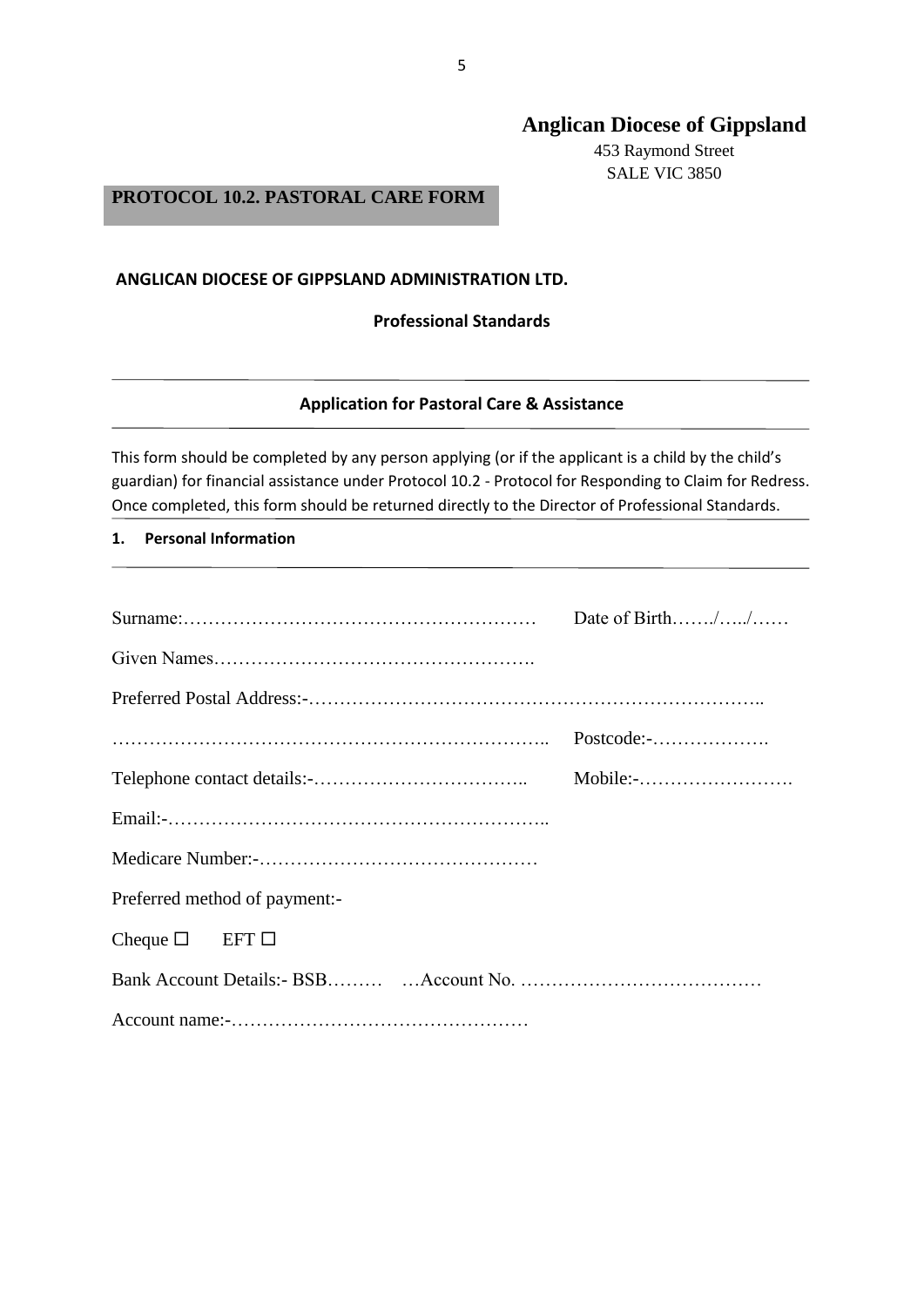# **Anglican Diocese of Gippsland**

453 Raymond Street SALE VIC 3850

# **PROTOCOL 10.2. PASTORAL CARE FORM**

## **2. Details of Abuse**

To ensure that the Professional Standards Committee makes a proper and fair evaluation, it is a requirement to provide a specific account of the abuse suffered.

*Please include physical and psychological harm done and the impact that this has had. If you have previously submitted a statement to the Director of Professional Standards, please attach the documents to this application and mark this section "see attached".*

**…………………………………………………………………………………………………………… …………………………………………………………………………………………………………… …………………………………………………………………………………………………………… …………………………………………………………………………………………………………… …………………………………………………………………………………………………………… …………………………………………………………………………………………………………… ……………………………………………………………………………………………………………**

**3. Outline your expectations from the Anglican Church to assist your journey to recovery.**

**…………………………………………………………………………………………………………… …………………………………………………………………………………………………………… …………………………………………………………………………………………………………… …………………………………………………………………………………………………………… …………………………………………………………………………………………………………… …………………………………………………………………………………………………………… …………………………………………………………………………………………………………**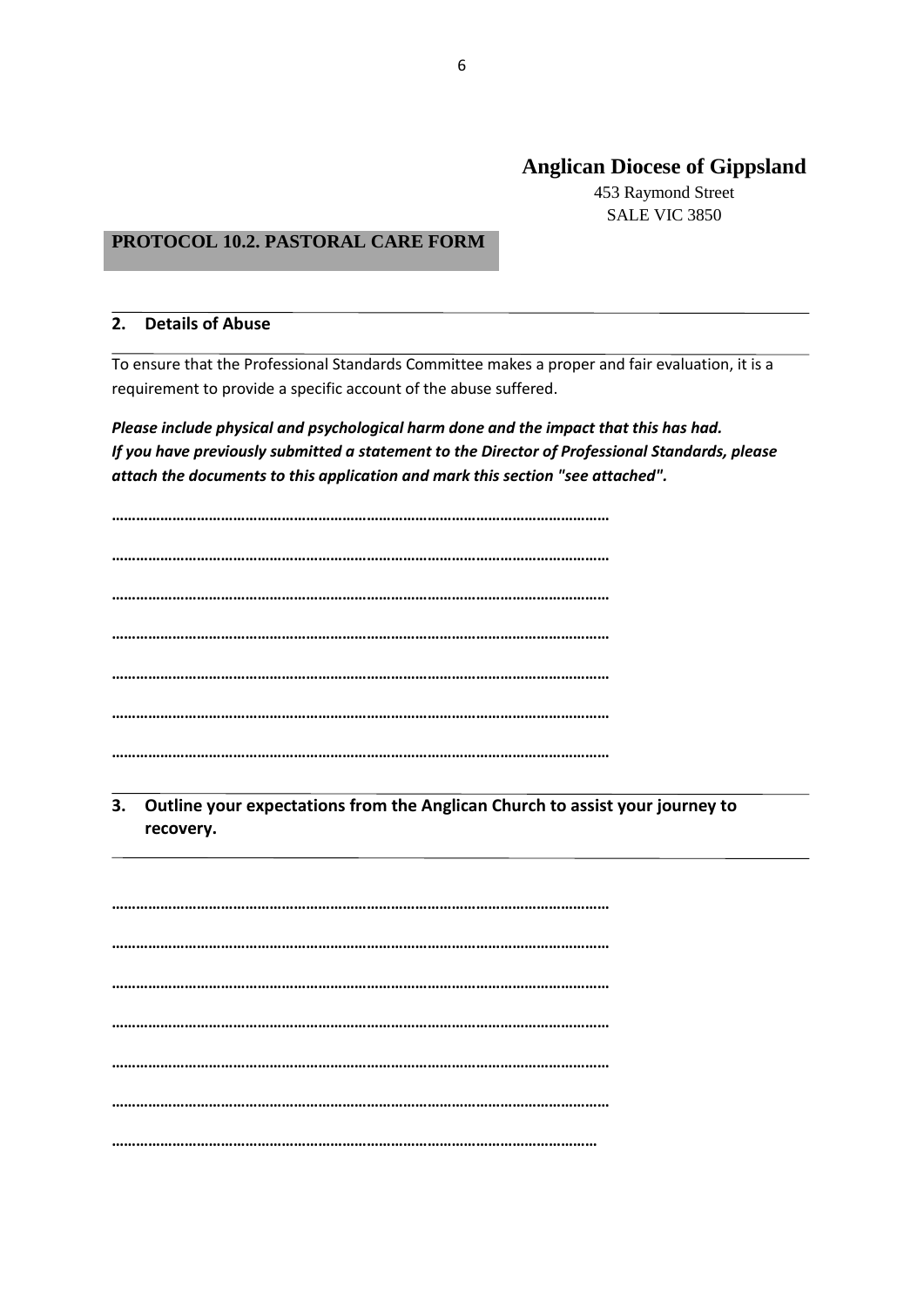# **Anglican Diocese of Gippsland**

453 Raymond Street SALE VIC 3850

# **PROTOCOL 10.2. PASTORAL CARE FORM**

## **STATUTORY DECLARATION**

I, ………………………………………………………………………………………………..

………………………………………………………………………………………………….

(name, address and occupation of person making declaration)

Do solemnly and sincerely declare: -

- 1. I apply for financial compensation for the **harassment/abuse** committed against me by a **Church worker** in the Anglican Diocese of Gippsland.
- 2. In making this application I understand and agree to the following:
	- (a) The process is entered into by all parties on an informal basis and is not legally binding on anyone unless and until a separate deed of offer, acceptance and release is subsequently signed by me;
	- (b) A recommended amount of pastoral financial assistance (if any) will be determined by the Professional Standards Committee.
	- (c) The Professional Standards Committee will be provided with all documentation which I submit in my claim;
	- (d) I may be offered such an amount as may be recommended by the Professional Standards Committee and/or the Independent Assessment Panel. My acceptance of any offer will involve giving appropriate releases and discontinuing any relevant civil legal proceedings against any church body or office holder;
	- (e) If I reject the amount offered to me, I note that the Diocese acknowledges that any rights that I may have to: -
		- (i) commence or continue legal proceedings; or
		- (ii) seek redress from the National Redress Scheme;

are unaffected by my application under the Diocesan Scheme;

(f) Neither I nor any person acting on my behalf, the Professional Standards Committee, the Independent Assessment Panel, nor the Diocese nor any person acting on behalf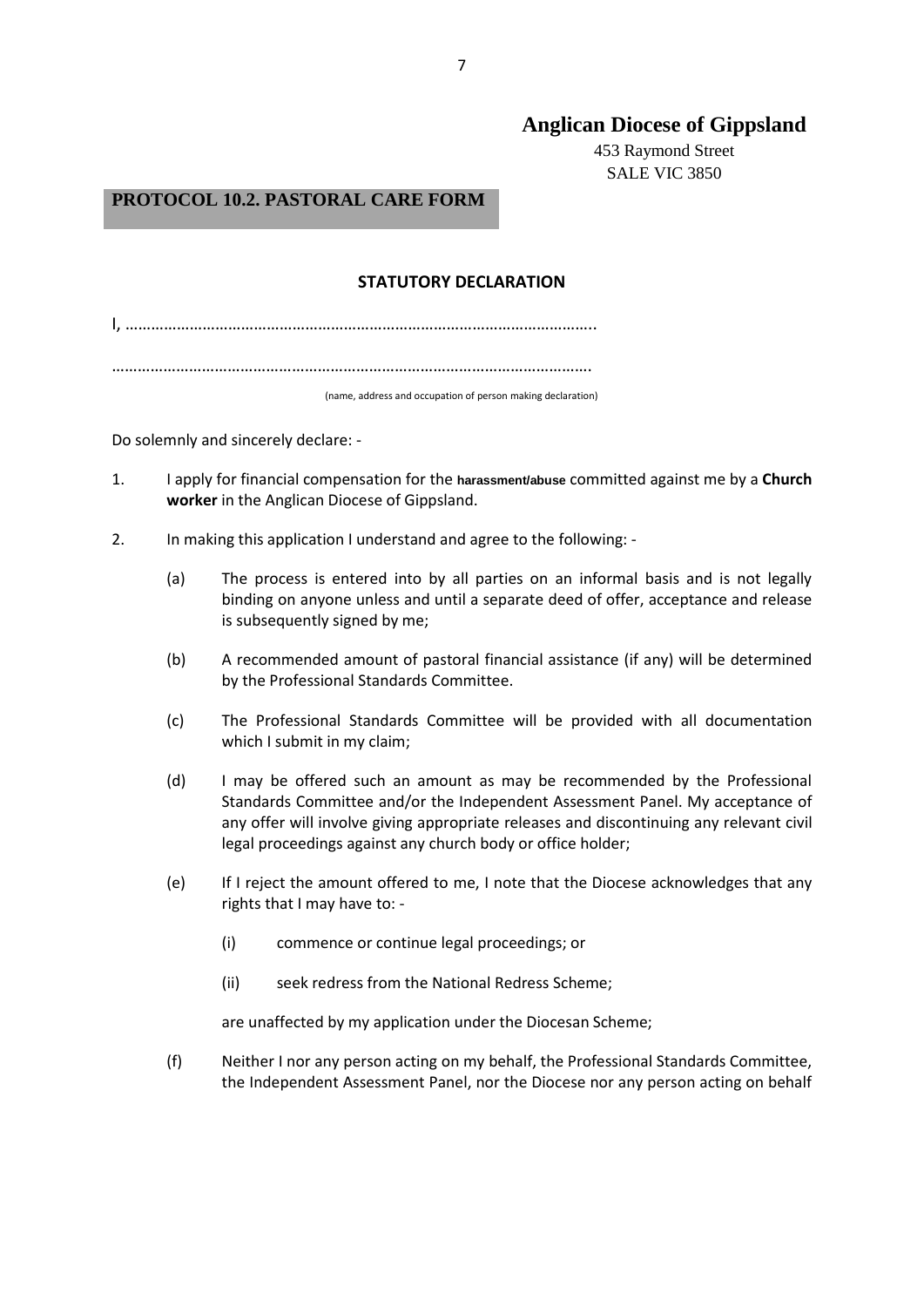of the Diocese or the Independent Assessment Panel will disclose to any person or rely or seek to rely in any arbitral or judicial proceeding (whether or not such proceeding relates to the subject matter of this application) on any communication, statement or information, whether oral or documentary, made or provided in the course of or in relation to the Professional Standards Committee or Independent Assessment Panel records or communications or anything done or omitted to be done by the Professional Standards Committee or Independent Assessment Panel records except;

- (i) As required by law;
- (ii) Use of documents such as statements and third-party reports which exist independently of the scheme;
- (iii) For the purpose of medical treatment;
- (iv) For a church disciplinary proceeding; and
- (v) To enable me the claimant to tell the story of the abuse which happened to me.
- (g) I will not call any member of the Professional Standards Committee or the panel as a witness or subpoena or demand the production of any records, notes or the like made by or for the Professional Standards Committee or the Independent Assessment Panel in the course of or in relation to any action done or omitted to be done by the member;
- (h) I irrevocably waive any rights that but for this provision I may have had to seek judicial review of any act or omission of the Professional Standards Committee or the Independent Assessment Panel or to take legal action against the members of the Professional Standards Committee or Independent Assessment Panel. i.e. I cannot go to court about any dissatisfaction that I may have with what happens, does not happen or the outcome under the scheme.
- 3. The facts and statements set out in this application and the attached papers are true to the best of my knowledge and belief.

I acknowledge that this declaration is true and correct in every particular way and I make it in the belief that persons making a false declaration are liable to the penalties of perjury.

Declared at …………………..this…………………..day of …………………………..20………..

Signature of person making the declaration Witness (any eligible witness as attached)